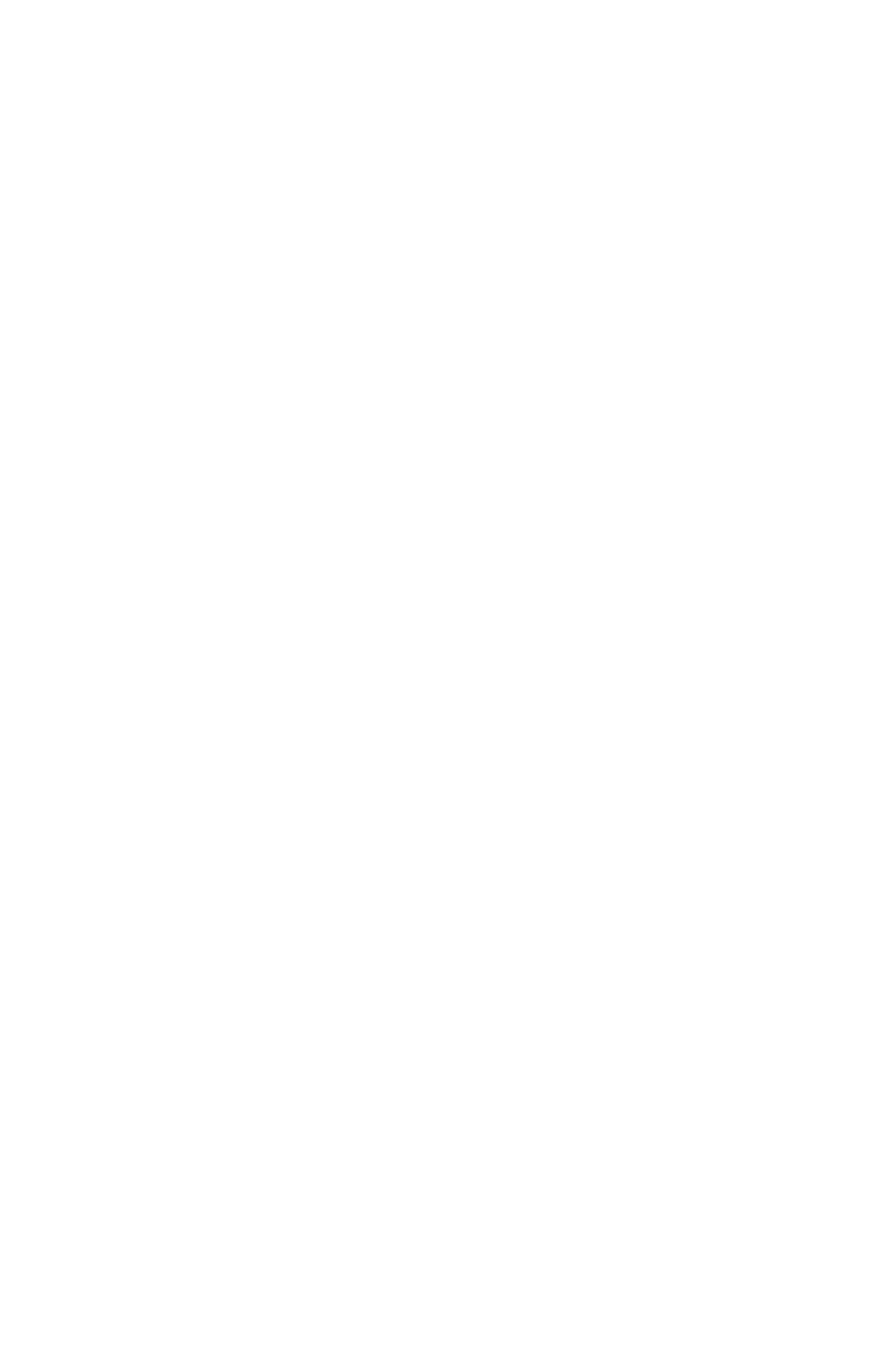### **Heart Catheterization**

A heart catheterization (or angiogram) lets your doctor see how well your heart pumps blood. Your doctor will be able to look at your heart muscle, valves and coronary arteries.

Over time, your heart's arteries can become clogged from a build-up of cholesterol or plaque (a fatty build-up). This can reduce blood flow to your heart muscle.

This test uses contrast which is injected through a catheter (a small, thin tube). Your cardiologist (heart doctor) inserts the catheter through an artery in your arm or leg. They use a special X-ray monitor to watch the contrast flowing through your heart vessels.

Your doctor will take X-ray pictures to see if your heart arteries are narrowed or blocked. They will work with you on a treatment plan.

## **Possible Procedure Risks**

Side effects from the procedure are rare, but may include:

- a reaction to the contrast
- $\blacksquare$  infection at the catheter insertion site
- bleeding at the catheter insertion site
- blood clots
- fast or slow heart rhythms
- kidney damage or kidney failure
- $\blacksquare$  stroke
- heart attack
- death.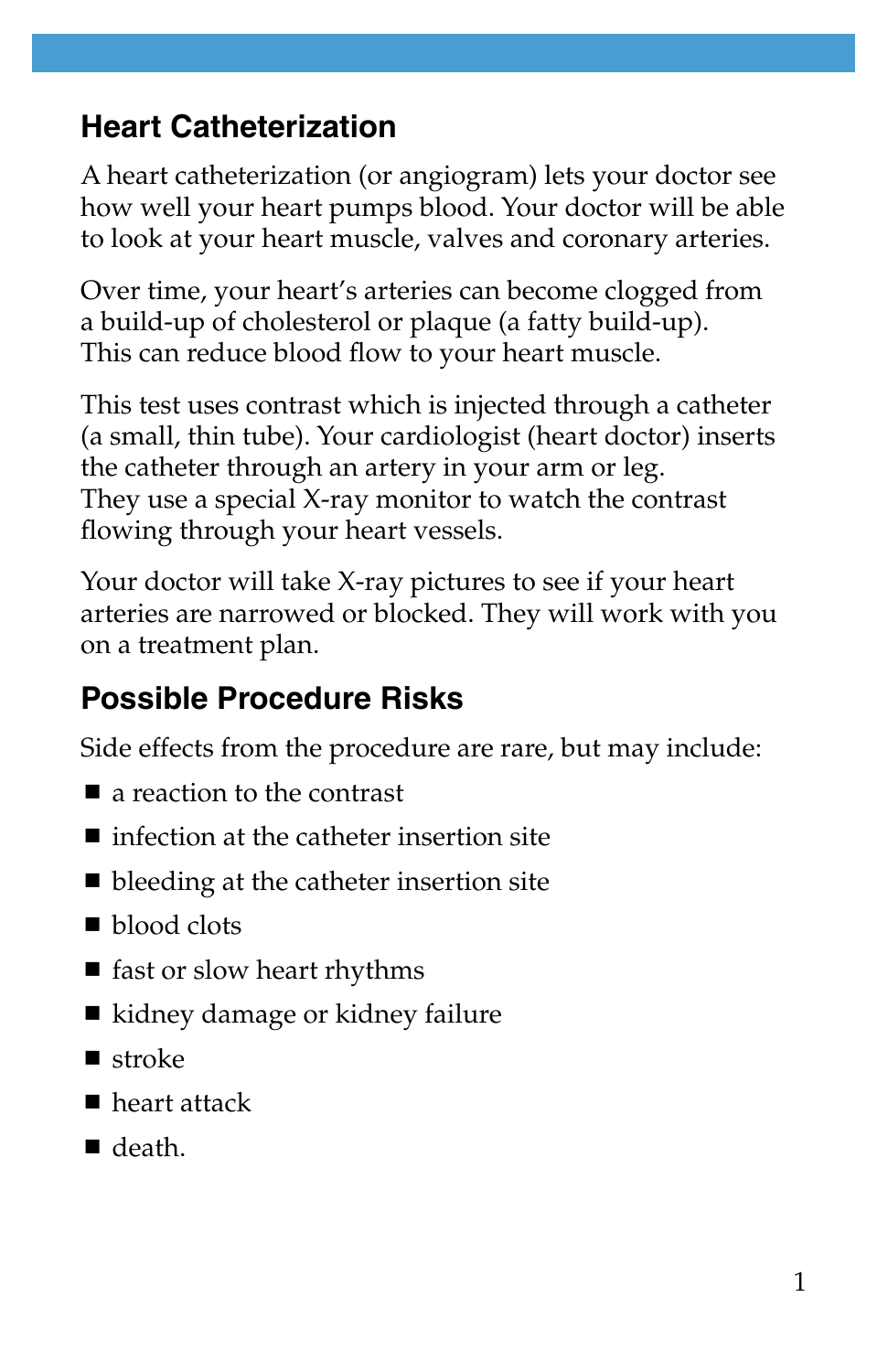#### **Before Your Procedure**

- You will be brought into the procedure area. Members of your care circle (family members and friends) will stay in the waiting area.
- A nurse will place an IV (intravenous) catheter into a vein in your arm. You will receive medicine to make you comfortable for your procedure and IV fluids through the IV.
- You will have blood work, electrocardiogram (known as ECG or EKG) or other tests as needed.
- Your groin or wrist area will be cleansed and hair clipped. This helps reduce the risk of infection.
- A nurse practitioner or physician assistant will review the procedure with you. They will explain the risks and benefits of the procedure.
- A nurse practitioner or physician assistant will also review all of the tests done before the procedure to make sure it is safe for you to have the heart procedure.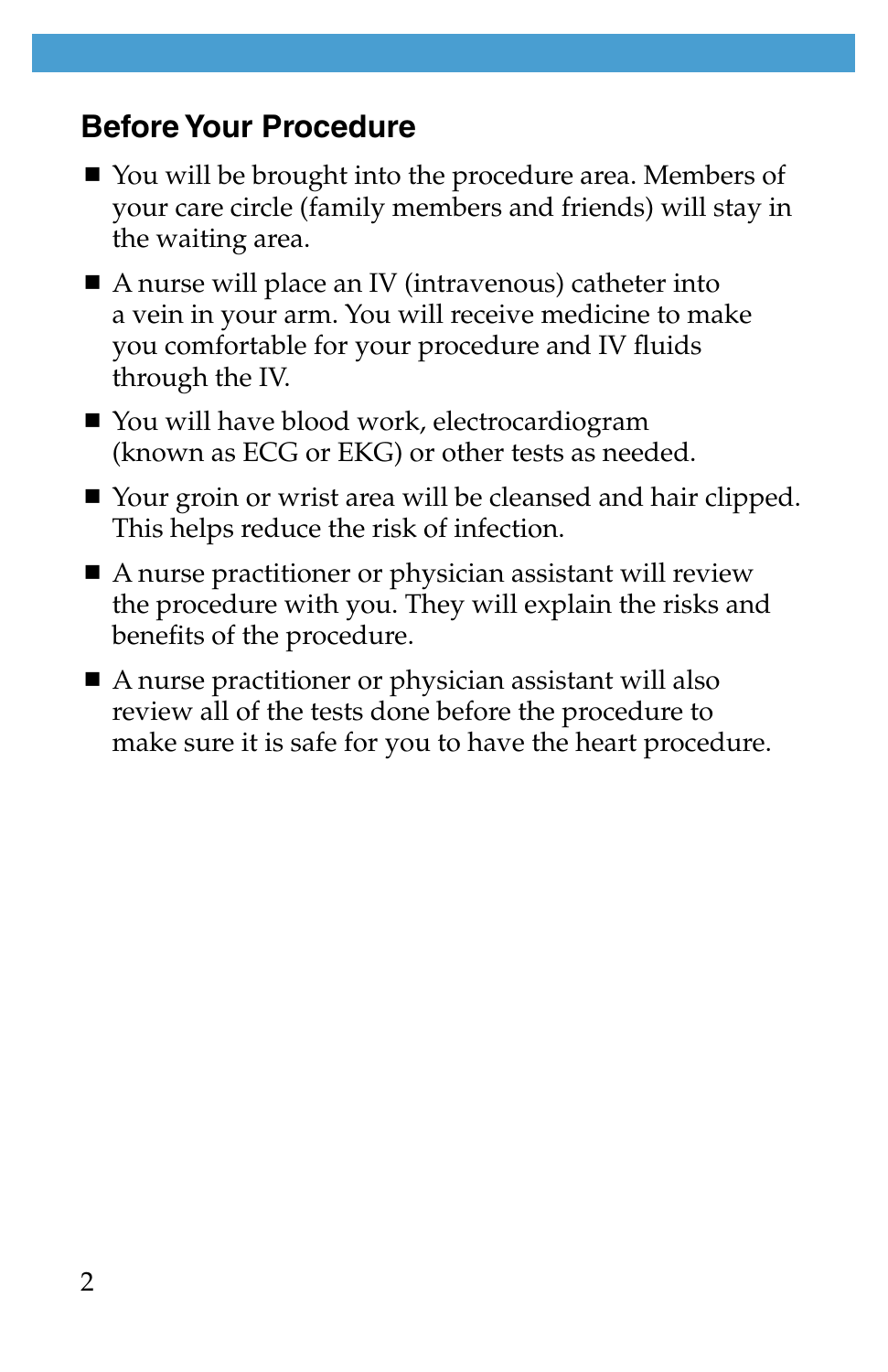#### **During Your Procedure**

- You will be taken to the procedure room and transferred to a table, where you will lie flat.
- You will be given medicine through your IV to help you feel relaxed.
- The cardiologist will inject a medicine (local anesthetic) to numb your groin or wrist area.
- $\blacksquare$  The cardiologist will insert a small tube (a sheath) into a blood vessel in either location.
- After the sheath is inserted, the cardiologist will guide a long, thin tube (a catheter) through the sheath and move it through a major artery up to your heart.
	- You may feel pressure in your groin or wrist area. You should not feel pain.
- The cardiologist will do different tests once the catheter has reached your heart.
- They may inject contrast into the heart arteries.
	- X-ray pictures will be taken as the contrast travels through the arteries. This will help them create a treatment plan.
- $\blacksquare$  If the cardiologist sees narrowing from a fatty buildup, they may do a procedure to open the blocked artery.
	- The common procedure (angioplasty) is to open the artery using a small balloon, which is quickly inflated and removed, and stents (tiny, expandable mesh coils) that stay in the artery to help keep it from getting narrow again.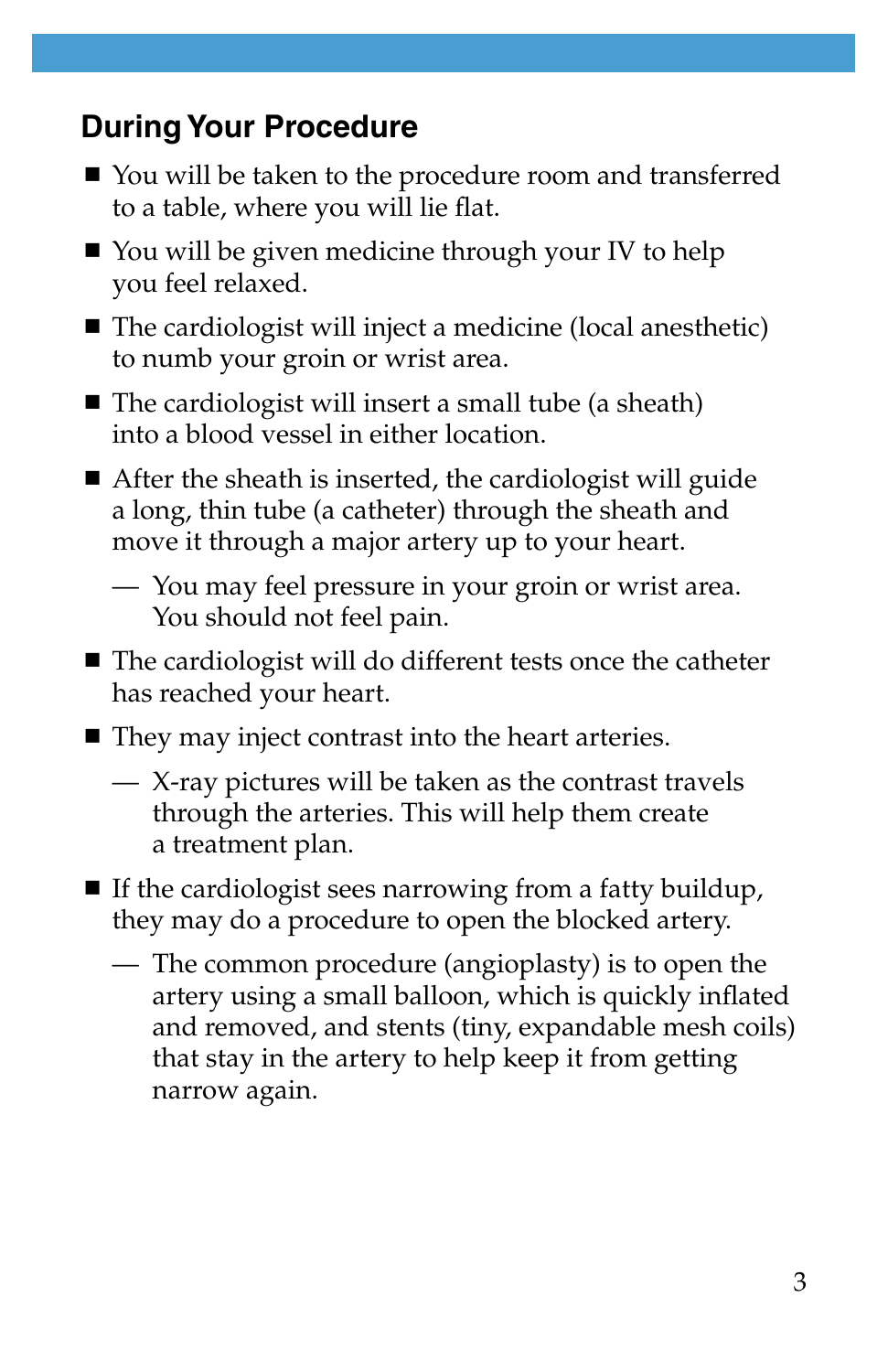- The cardiologist can measure pressures inside your heart chambers and other major blood vessels, take blood samples, view the inside of the blood vessels or take a sample (known as a biopsy) of your heart muscle.
- After doing tests, the cardiologist will remove the sheath and close the catheter insertion site.
	- A nurse will apply pressure over the area to keep the blood vessel from bleeding if a closure device is not right to use.
	- The sheath *may* be left in place for a few hours to lower the risk of bleeding from the procedure site.
- You will be taken back to the prep or recovery area, or taken to a hospital room.

## **After Your Procedure**

- $\blacksquare$  The cardiologist will talk with you about your results. You may still be sleepy and not remember details. The nurse practitioner or physician assistant will review the information with you again later.
	- You can ask a member of your care circle to hear the results with you. They can take notes and ask questions.
- The cardiologist will give members of your care circle the results of the procedure if you say it is OK.
- You will need to stay flat in bed for 2 to 6 hours. This will depend on the procedure you had.
- You may feel the urge to urinate. This is from the contrast and IV fluids you received. You will need to use a bedpan or urinal while on bedrest.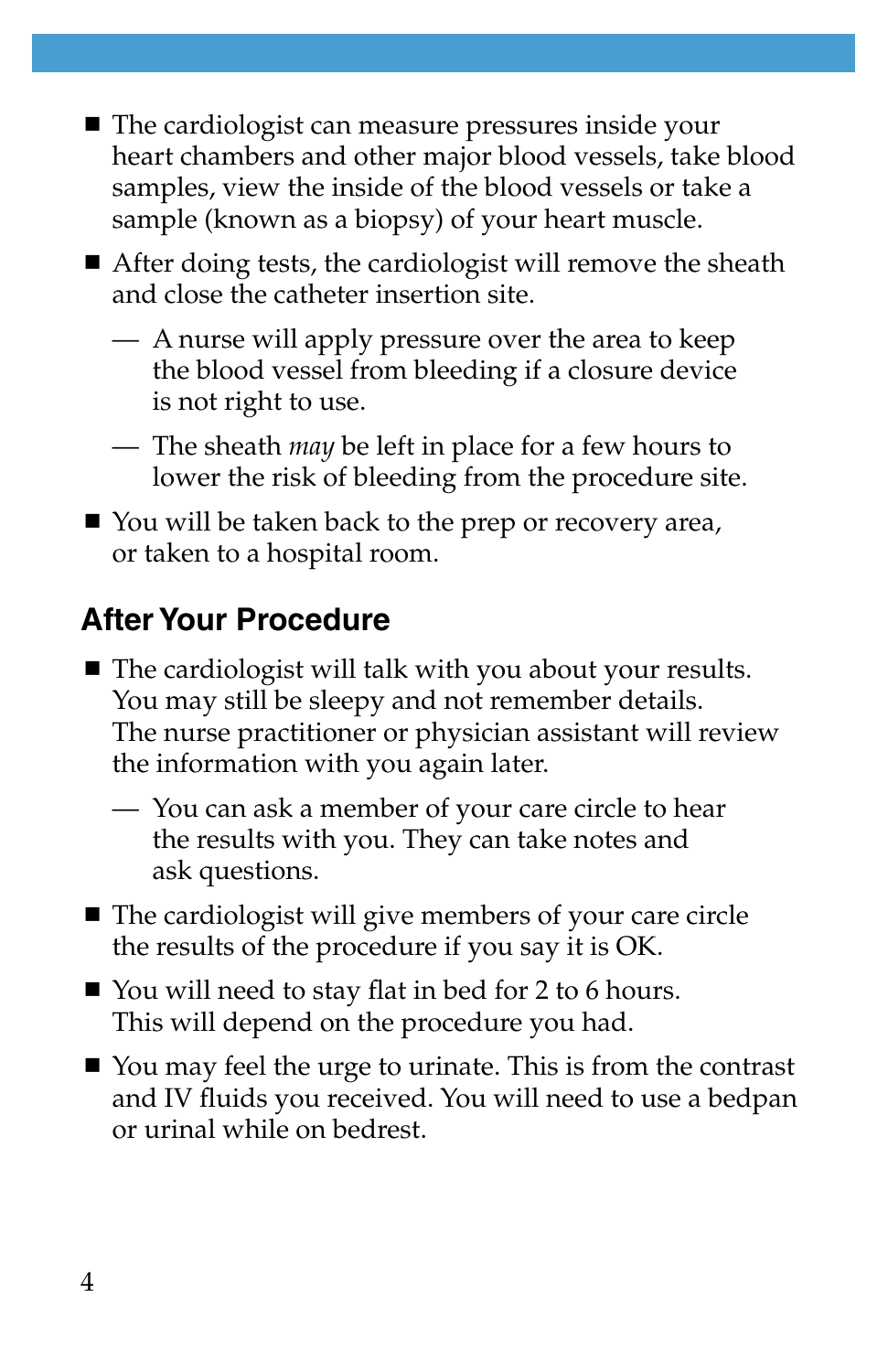- Nurses will check:
	- your procedure site for bleeding
	- the circulation in your arm or leg
	- your blood pressure and heart rate often.
- When you are awake and safely able to swallow, you may eat. Drink lots of water and other liquids to help your kidneys flush the contrast out of your body.
- Once you are off bedrest and can handle a light level of activity, you will be able to go home.
	- If you had a blocked artery opened with angioplasty or stent, you will need to stay in the hospital overnight either on "inpatient status" or "observation status." Members of your health care team will explain this to you.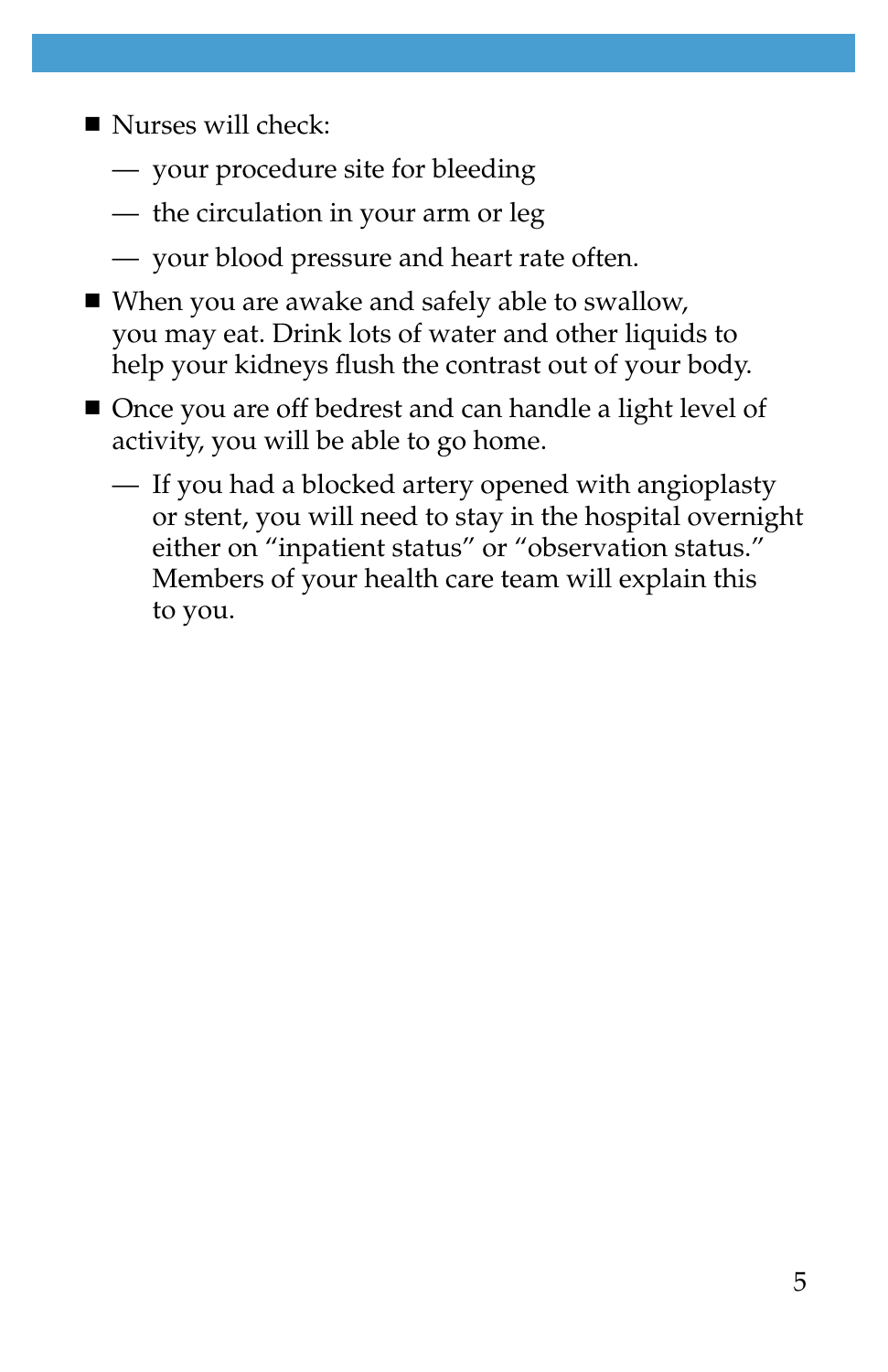## **Going Home**

- Follow your After Visit Summary. It has instructions about food, medicines, activity level, incision care, return to work and follow-up appointments.
- If you stayed overnight at the hospital on "observation status," plan to leave at about 9 a.m. This time may be later if you have any issues or complications.
- The medicine (anesthesia, sedation or both) you received during your procedure made you sleepy. This will affect your ability to think clearly and make good decisions.
	- For your safety, you will need a responsible adult to drive you home and to stay with you for 24 hours.
	- For 48 hours:
		- Do not drive or use any machinery.
	- For 24 hours:
		- Do not make important decisions.
		- Do not drink alcohol. (It is also important to not drink alcohol as long as you are taking prescription pain medicine.)

 $\blacksquare$  Keep all follow-up appointments, even if you feel well.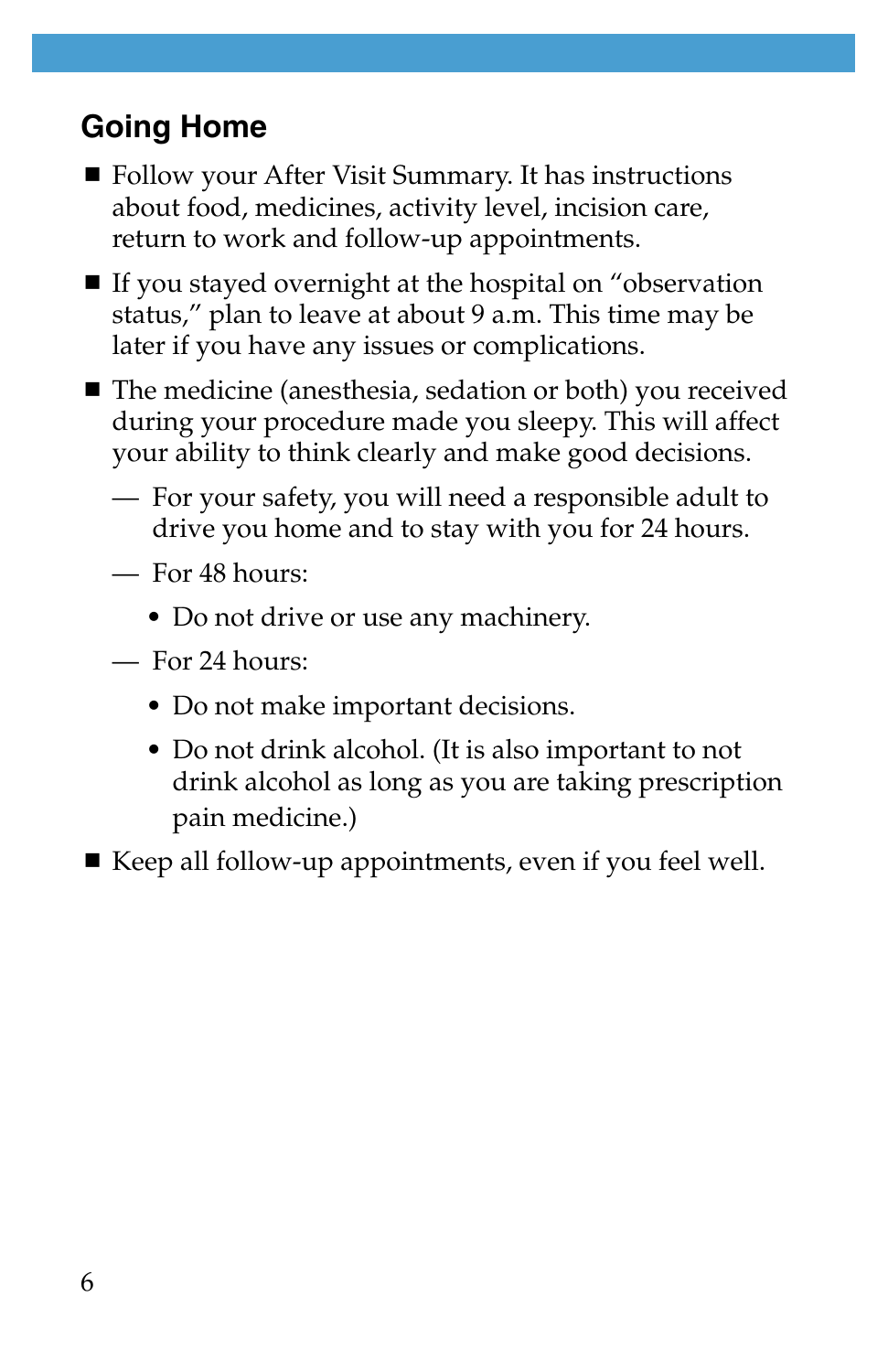# **Your Notes**

<u> 1990 - Jan James James James James James James James James James James James James James James James James</u>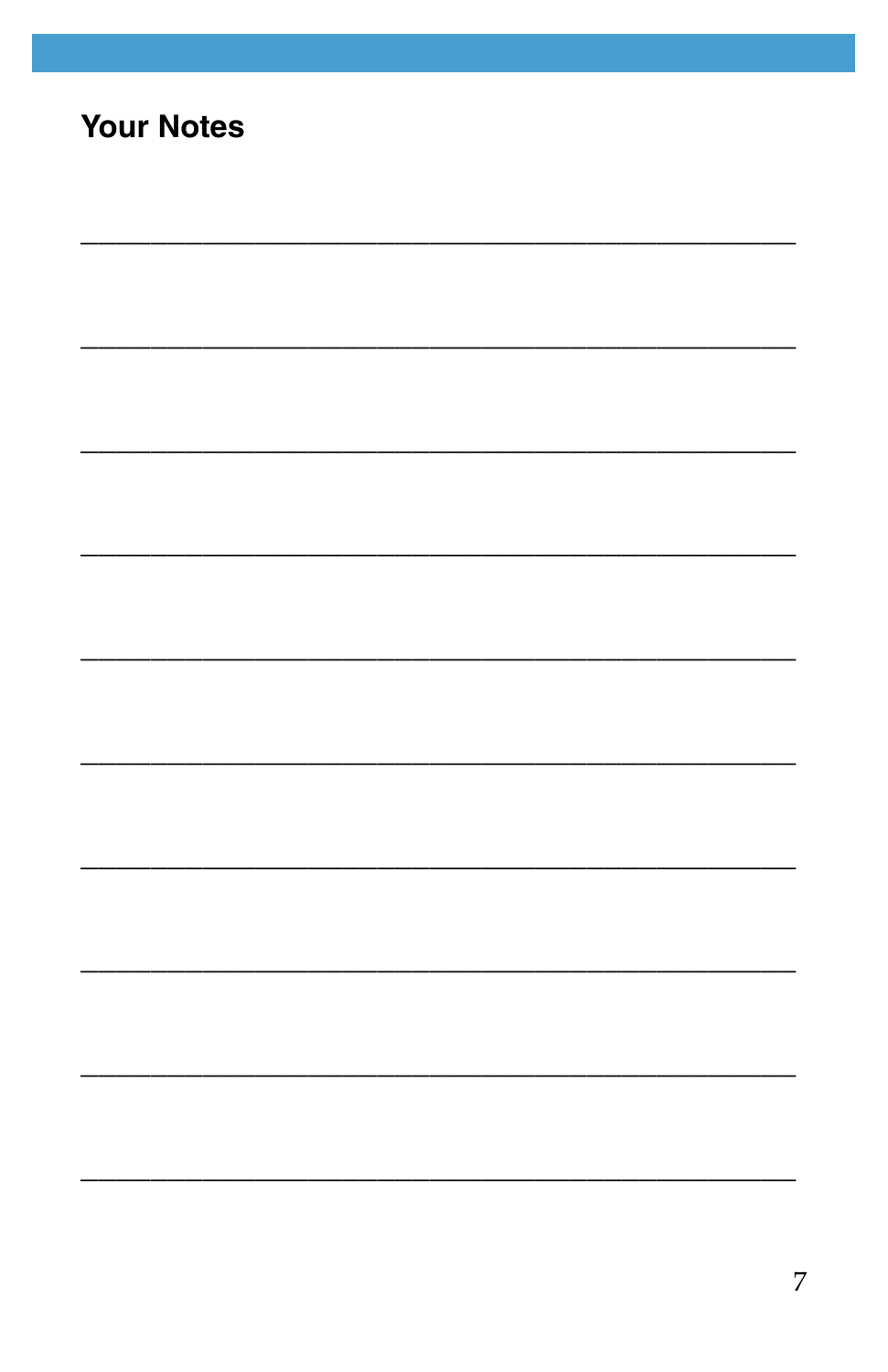# **Your Notes**

<u> 2001 - 2002 - 2003 - 2003 - 2003 - 2003 - 2003 - 2003 - 2003 - 2003 - 2004 - 2005 - 2008 - 2008 - 2008 - 200</u>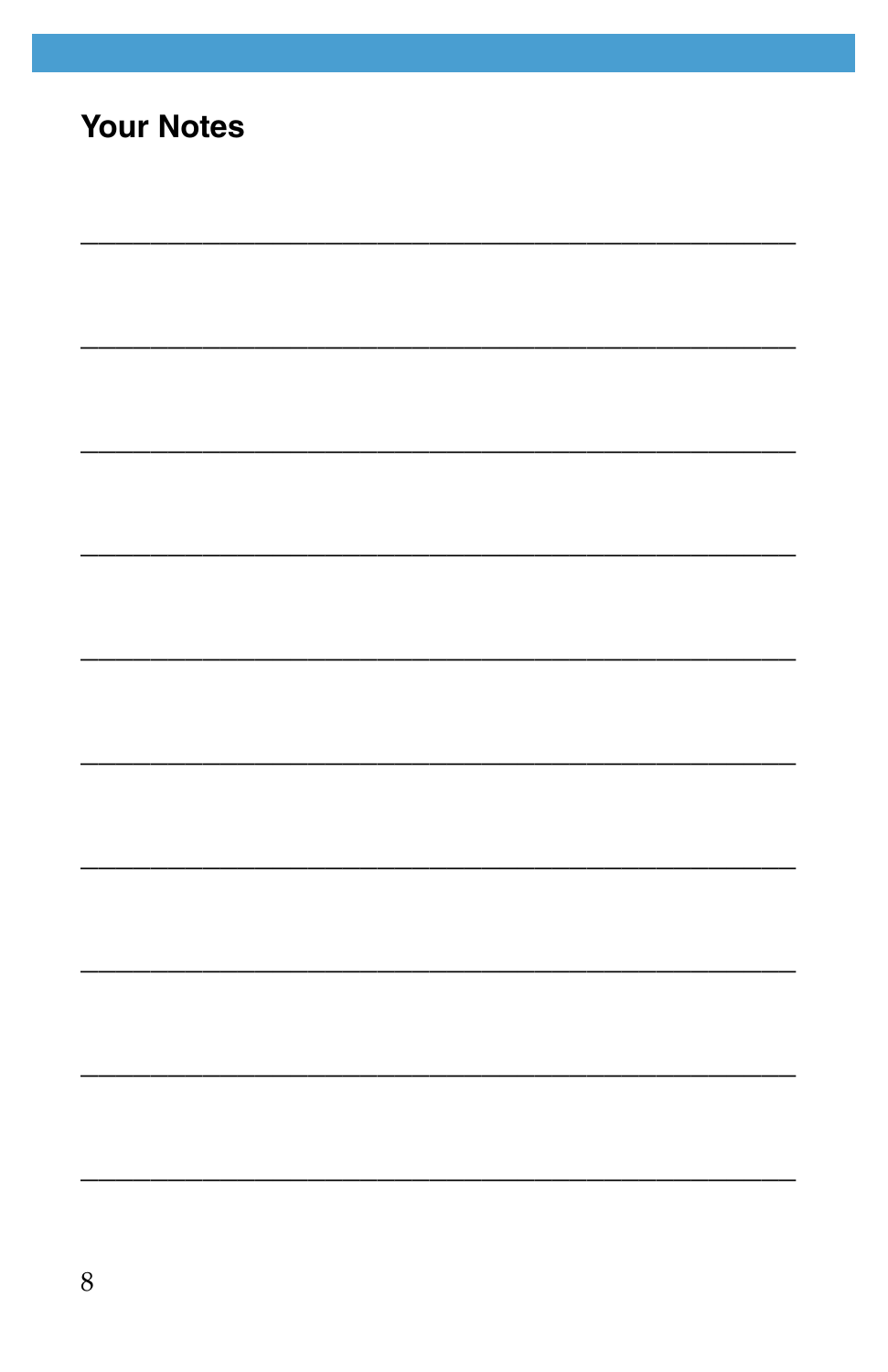# **Your Notes**

<u> 1950 - Johann John Stone, Amerikaansk politiker (\* 1950)</u>